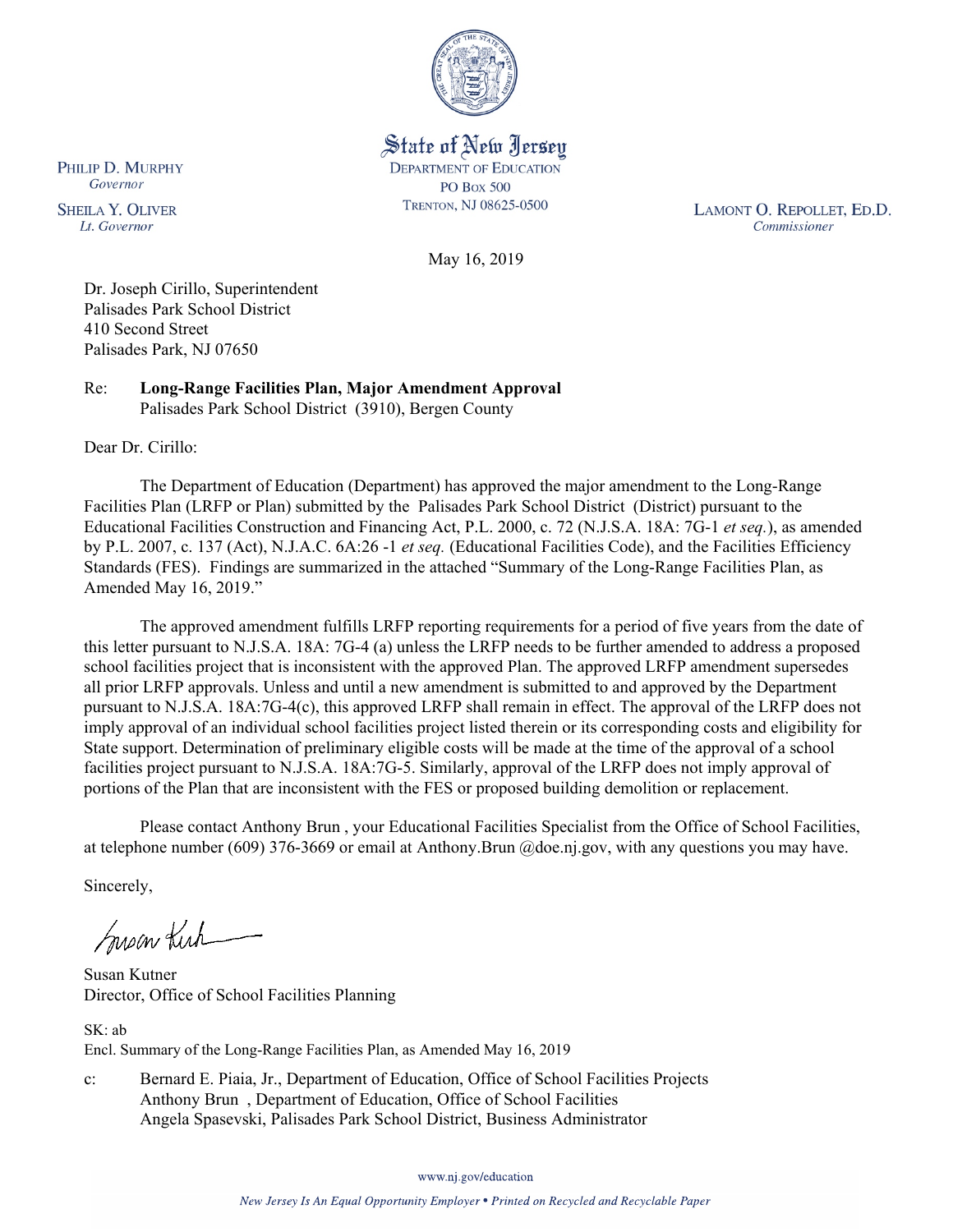# **Palisades Park School District (3910) Summary of the Long-Range Facilities Plan, as Amended May 16, 2019**

The Department of Education (Department) has completed its review of the major amendment to the Long-Range Facilities Plan (LRFP or Plan) submitted by the Palisades Park School District (District) pursuant to the Educational Facilities Construction and Financing Act, P.L. 2000, c. 72 (N.J.S.A. 18A: 7G-1 *et seq.*), as amended by P.L. 2007, c. 137 (Act), N.J.A.C. 6A:26-1 et seq. (Educational Facilities Code), and the Facilities Efficiency Standards (FES).

The following provides a summary of the District's approved amended LRFP. The summary is based on the standards set forth in the Act, the Educational Facilities Code, the FES, District-reported information in the Department's LRFP reporting system, and supporting documentation. The referenced reports in *italic* text are standard reports available on the Department's LRFP website.

### **1. Inventory Overview**

The District is classified as a Regular Operating District (ROD) for funding purposes. It provides services for students in grades PK-12.

The District identified existing and proposed schools, sites, buildings, rooms, and site amenities in its LRFP. Table 1 lists the number of existing and proposed district schools, sites, and buildings. Detailed information can be found in the *School Asset Inventory Report* and the *Site Asset Inventory Report.*

**As directed by the Department, school facilities projects that have received initial approval by the Department and have been approved by the voters, if applicable, are represented as "existing" in the LRFP.** Approved projects that include new construction and/or the reconfiguration/reassignment of existing program space are as follows: n/a.

## **Table 1: Number of Schools, School Buildings, and Sites**

|                                              | <b>Existing</b> | <b>Proposed</b> |
|----------------------------------------------|-----------------|-----------------|
| Number of Schools (assigned DOE school code) |                 |                 |
| Number of School Buildings <sup>1</sup>      |                 |                 |
| Number of Non-School Buildings <sup>2</sup>  |                 |                 |
| Number of Vacant Buildings                   |                 |                 |
| Number of Sites                              |                 |                 |

*1 Includes district-owned buildings and long-term leases serving students in district-operated programs 2 Includes occupied district-owned buildings not associated with a school, such as administrative or utility buildings*

Based on the existing facilities inventory submitted by the District:

- Schools using leased buildings (short or long-term):  $n/a$
- Schools using temporary classroom units (TCUs), excluding TCUs supporting construction: n/a
- Vacant/unassigned school buildings:  $n/a$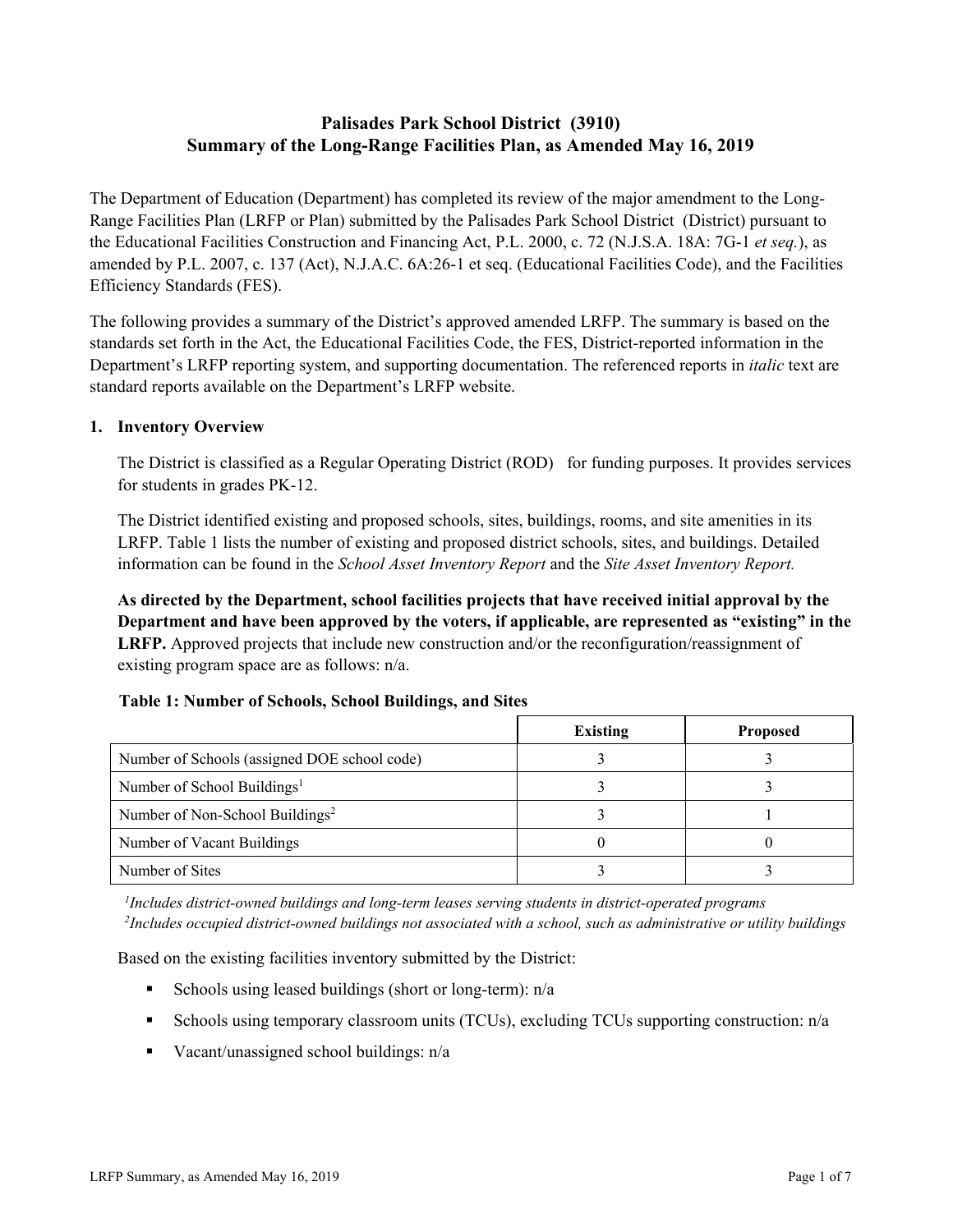**FINDINGS** The Department has determined that the proposed inventory is adequate for approval of the District's LRFP amendment. However, the LRFP determination does not imply approval of an individual school facilities project listed within the LRFP; the District must submit individual project applications for project approval.

## **2. District Enrollments**

The District determined the number of students, or "proposed enrollments," to be accommodated for LRFP planning purposes on a district-wide basis and in each school.

The Department minimally requires the submission of a standard cohort-survival projection. The cohortsurvival method projection method forecasts future students based upon the survival of the existing student population as it moves from grade to grade. A survival ratio of less than 1.00 indicates a loss of students, while a survival ratio of more than 1.00 indicates the class size is increasing. For example, if a survival ratio tracking first to second grade is computed to be 1.05, the grade size is increasing by 5% from one year to the next. The cohort-survival projection methodology works well for communities with stable demographic conditions. Atypical events impacting housing or enrollments, such as an economic downturn that halts new housing construction or the opening of a charter or private school, typically makes a cohort-survival projection less reliable.

#### **Proposed enrollments are based on a standard cohort-survival enrollment projection.**

Adequate supporting documentation was submitted to the Department to justify the proposed enrollments. Table 2 provides a comparison of existing and projected enrollments. All totals include special education students.

| <b>Grades</b>                | <b>Existing Enrollments</b><br>2018-2019 School Year | <b>District Proposed Enrollments</b><br>2020-2021 School Year |
|------------------------------|------------------------------------------------------|---------------------------------------------------------------|
| PK (excl. private providers) | 49                                                   | 49                                                            |
| Grades K-5                   | 851                                                  | 782                                                           |
| Grades 6-8                   | 296                                                  | 390                                                           |
| Grades 9-12                  | 504                                                  | 492                                                           |
| Totals K-12                  | 1,651                                                | 1,664                                                         |

#### **Table 2: Enrollments**

**FINDINGS** The Department has determined the District's proposed enrollments to be acceptable for approval of the District's LRFP amendment. The Department will require a current enrollment projection at the time an application for a school facilities project is submitted incorporating the District's most recent enrollments in order to verify that the LRFP's planned capacity is appropriate for the updated enrollments.

## **3. District Practices Capacity**

Based on information provided in the room inventories, *District Practices Capacity* was calculated for each school building to determine whether adequate capacity is proposed for the projected enrollments based on district scheduling and class size practices. The capacity totals assume instructional buildings can be fully utilized regardless of school sending areas, transportation, and other operational issues. The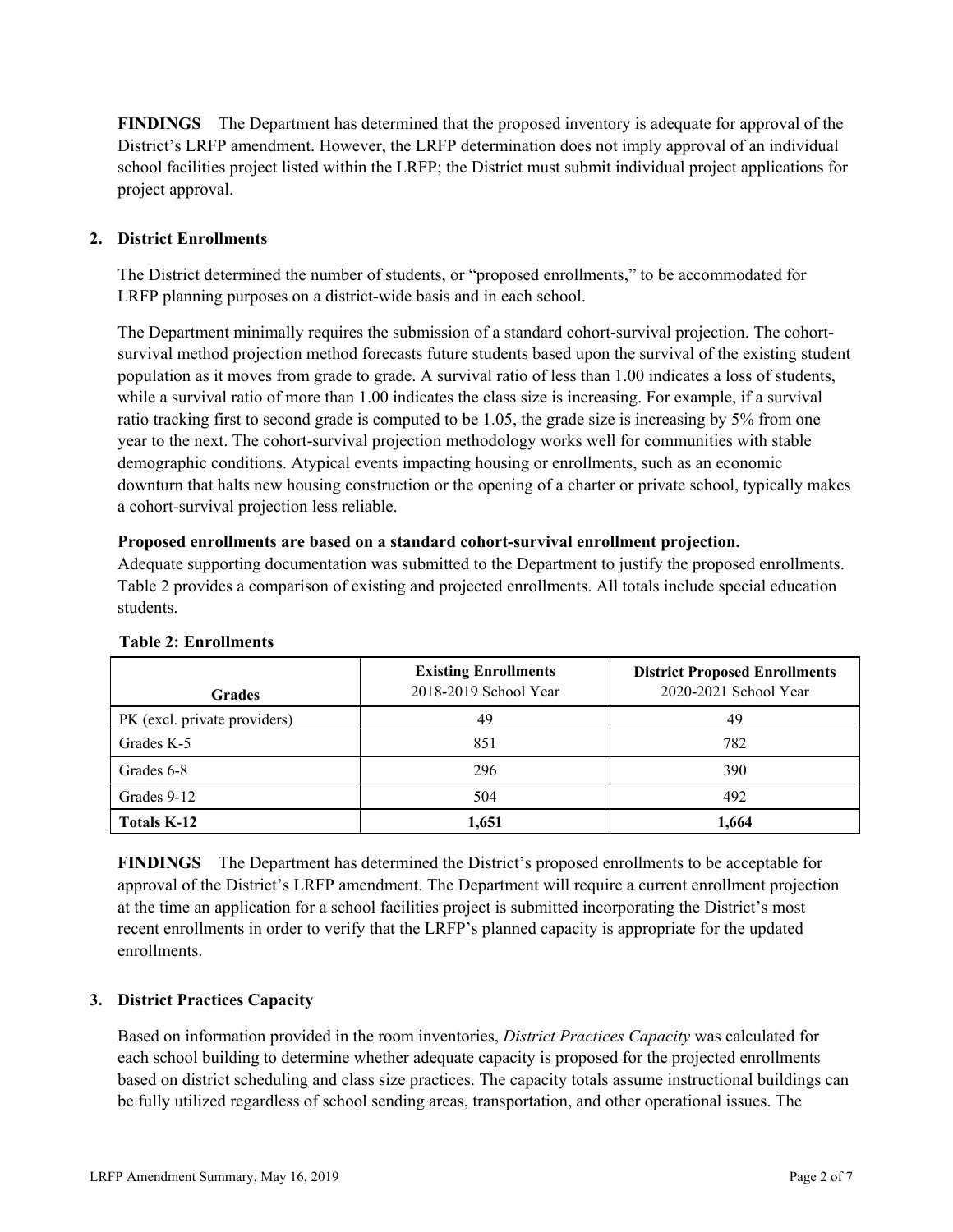calculations only consider district-owned buildings and long-term leases; short term leases and temporary buildings are excluded. A capacity utilization factor of 90% for classrooms serving grades K-8 and 85% for classrooms serving grades 9-12 is applied in accordance with the FES. No capacity utilization factor is applied to preschool classrooms.

In certain cases, districts may achieve adequate District Practices Capacity to accommodate enrollments but provide inadequate square feet per student in accordance with the FES, resulting in educational adequacy issues and "Unhoused Students." Unhoused students are considered in the "Functional Capacity" calculations used to determine potential State support for school facilities projects and are analyzed in Section 4.

Table 3 provides a summary of proposed enrollments and existing and proposed District-wide capacities. Detailed information can be found in the LRFP website reports titled *FES and District Practices Capacity Report, Existing Rooms Inventory Report, and Proposed Rooms Inventory Report.*

| <b>Grades</b>          | <b>Proposed</b><br><b>Enrollments</b> | <b>Existing</b><br><b>District</b><br><b>Practices</b><br>Capacity | <b>Existing</b><br>Deviation* | <b>Proposed</b><br><b>District</b><br><b>Practices</b><br>Capacity | <b>Proposed</b><br>Deviation* |
|------------------------|---------------------------------------|--------------------------------------------------------------------|-------------------------------|--------------------------------------------------------------------|-------------------------------|
| Preschool (PK)         | 49                                    | 39.00                                                              | $-10.00$                      | 39.00                                                              | $-10.00$                      |
| Elementary $(K-5)$     | 782                                   | 543.70                                                             | $-238.30$                     | 810.36                                                             | 28.36                         |
| Middle $(6-8)$         | 390                                   | 229.78                                                             | $-160.22$                     | 382.25                                                             | $-7.75$                       |
| $High (9-12)$          | 492                                   | 548.87                                                             | 56.87                         | 482.24                                                             | $-9.76$                       |
| <b>District Totals</b> | 1,713                                 | 1,371.35                                                           | $-351.65$                     | 1,713.86                                                           | 0.85                          |

**Table 3: District Practices Capacity Analysis**

*\* Positive numbers signify surplus capacity; negative numbers signify inadequate capacity. Negative values for District Practices capacity are acceptable for approval if proposed enrollments do not exceed 100% capacity utilization.*

Considerations:

- Based on the proposed enrollments and existing room inventories, the District is projected to have inadequate capacity for the following grade groups, assuming all school buildings can be fully utilized: PK, K-5, 6-8.
- Adequate justification has been provided by the District if the proposed capacity for a school significantly deviates from the proposed enrollments. Generally, surplus capacity is acceptable for LRFP approval if additional capacity is not proposed through new construction.

**FINDINGS**The Department has determined that proposed District capacity, in accordance with the proposed enrollments, is adequate for approval of the District's LRFP amendment. The Department will require a current enrollment projection at the time an application for a school facilities project is submitted, incorporating the District's most recent Fall Enrollment Report, in order to verify that the LRFP's planned capacity meets the District's updated enrollments.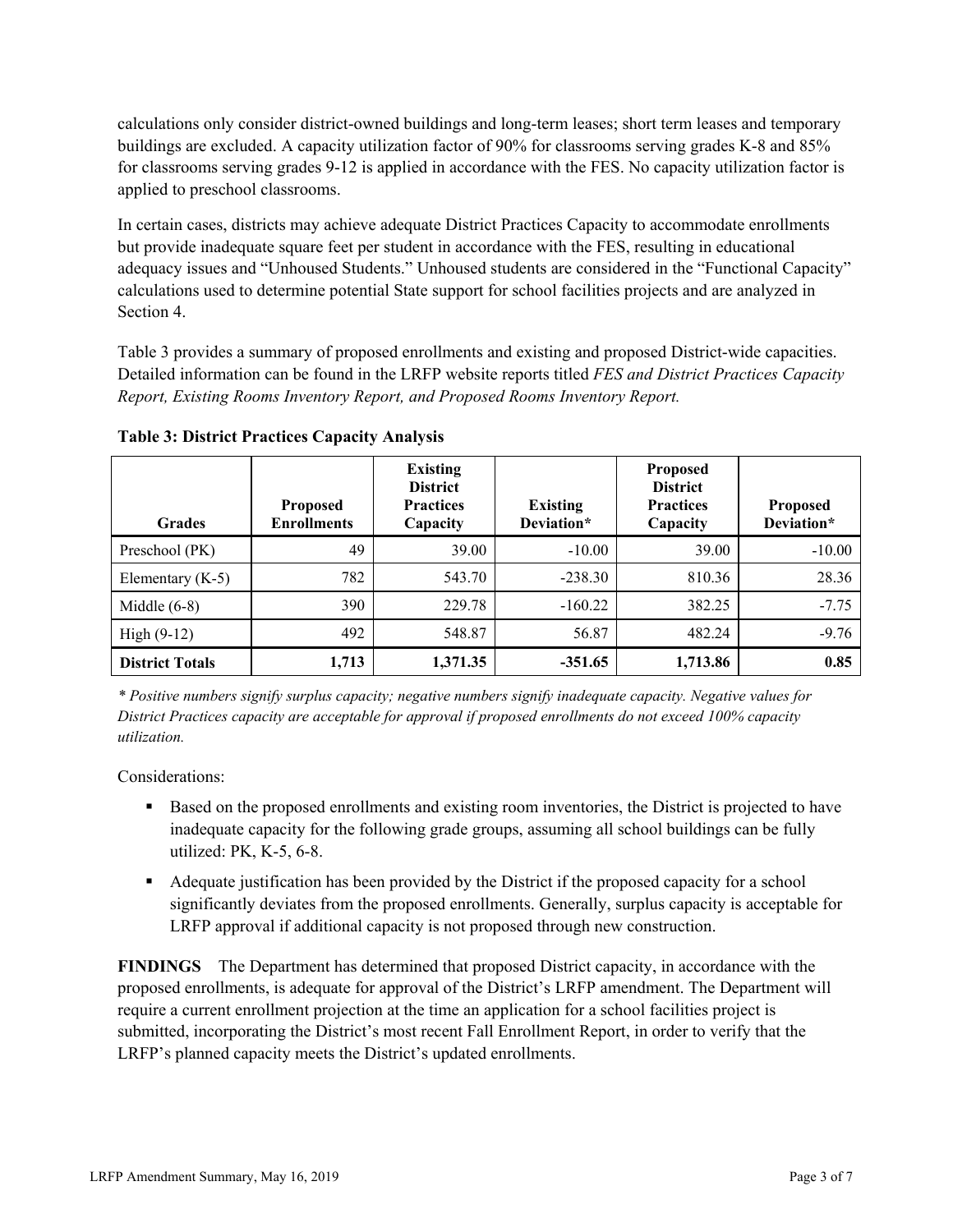### **4. Functional Capacity and Unhoused Students**

*Functional Capacity* was calculated and compared to the proposed enrollments to provide a preliminary estimate of Unhoused Students and new construction funding eligibility.

*Functional Capacity* is the adjusted gross square footage of a school building *(total gross square feet minus excluded space)* divided by the minimum area allowance per full-time equivalent student for the grade level contained therein. *Unhoused Students* is the number of students projected to be enrolled in the District that exceeds the Functional Capacity of the District's schools pursuant to N.J.A.C. 6A:26-2.2(c). *Excluded Square Feet* includes (1) square footage exceeding the FES for any pre-kindergarten, kindergarten, general education, or self-contained special education classroom; (2) grossing factor square footage *(corridors, stairs, mechanical rooms, etc.)* that exceeds the FES allowance, and (3) square feet proposed to be demolished or discontinued from use. Excluded square feet may be revised during the review process for individual school facilities projects.

Table 4 provides a preliminary assessment of the Functional Capacity, Unhoused Students, and Estimated Maximum Approved Area for each FES grade group. The calculations exclude temporary facilities and short-term leased buildings. School buildings proposed for whole or partial demolition or reassignment to a non-school use are excluded from the calculations pending project application review. If a building is proposed to be reassigned to a different school, the square footage is applied to the proposed grades after reassignment. Buildings that are not assigned to a school are excluded from the calculations. Detailed information concerning the calculations can be found in the *Functional Capacity and Unhoused Students Report* and the *Excluded Square Footage Report.*

|                                              | PK*      | $K-5$     | $6 - 8$   | $9-12$    | <b>Total</b> |
|----------------------------------------------|----------|-----------|-----------|-----------|--------------|
| Proposed Enrollments                         | 49       | 782       | 390       | 492       | 1,713        |
| FES Area Allowance (SF/student)              | 125.00   | 125.00    | 134.00    | 151.00    |              |
| <b>Prior to Completion of Proposed Work:</b> |          |           |           |           |              |
| <b>Existing Gross Square Feet</b>            | 2,756    | 102,035   | 45,233    | 59,820    | 209,844      |
| Adjusted Gross Square Feet                   | 2,756    | 87,519    | 43,128    | 59,132    | 192,535      |
| <b>Adjusted Functional Capacity</b>          | 22.05    | 694.86    | 308.59    | 407.75    |              |
| <b>Unhoused Students</b>                     | 26.95    | 87.14     | 81.41     | 84.25     |              |
| Est. Max. Area for Unhoused Students         | 3,369.00 | 10,892.36 | 10,909.12 | 12,721.90 |              |
| <b>After Completion of Proposed Work:</b>    |          |           |           |           |              |
| Gross Square Feet                            | 2,756    | 125,019   | 52,151    | 64,591    | 244,517      |
| New Gross Square Feet                        | $\theta$ | 29,005    | 8,050     | 4,766     | 41,821       |
| Adjusted Gross Square Feet                   | 2,756    | 116,524   | 51,178    | 63,898    | 234,356      |
| <b>Functional Capacity</b>                   | 22.05    | 924.28    | 369.64    | 440.62    |              |
| Unhoused Students after Construction         | 26.95    | 0.00      | 20.36     | 51.38     |              |
| Est. Max. Area Remaining                     | 3,360.00 | 0.00      | 2,728.41  | 7,758.97  |              |

#### **Table 4: Estimated Functional Capacity and Unhoused Students**

*\*Only pre-kindergarten special education students are eligible for facilities funding. Eligible students will be determined with project applications involving preschool capacity.*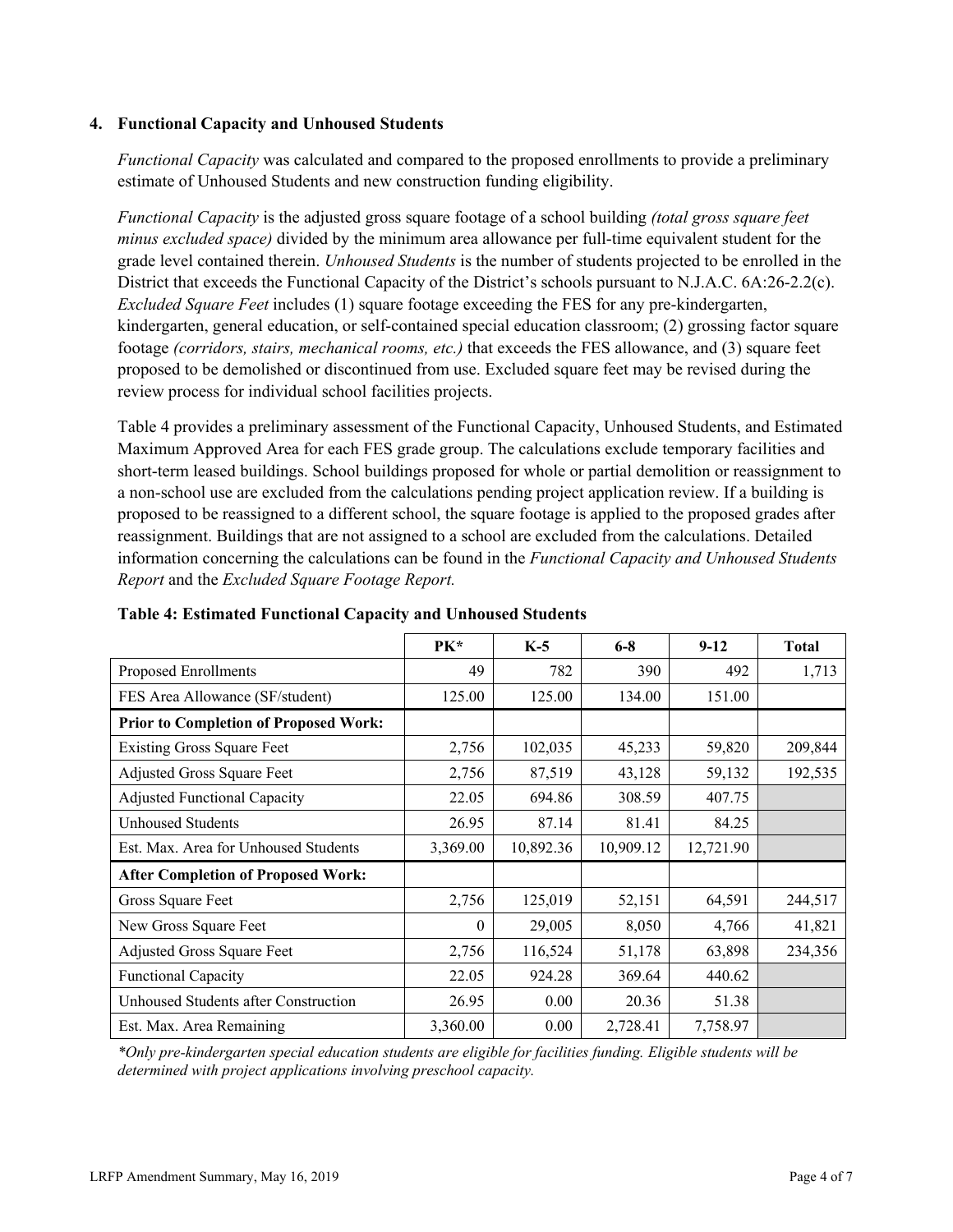Facilities used for non-instructional or non-educational purposes are ineligible for State support under the Act. However, projects for such facilities shall be reviewed by the Department to determine whether they are consistent with the District's LRFP and whether the facility, if it is to house students (full or part time) conforms to educational adequacy requirements. These projects shall conform to all applicable statutes and regulations.

Estimated costs represented in the LRFP by the District are for capital planning purposes only. The estimates are not intended to represent preliminary eligible costs or final eligible costs of approved school facilities projects.

Considerations:

- The District does not have approved projects pending completion, as noted in Section 1, that impact the Functional Capacity calculations.
- The Functional Capacity calculations *exclude* square feet proposed for demolition or discontinuation for the following FES grade groups and school buildings pending a feasibility study and project review: K-5, 6-8.
- Based on the preliminary assessment, the District has Unhoused Students prior to the completion of proposed work for the following FES grade groups: K-5, 6-8, 9-12 .
- New construction is proposed for the following FES grade groups:  $K-5$ , 6-8, 9-12.
- **Proposed new construction exceeds the estimated maximum area allowance for Unhoused** Students prior to the completion of the proposed work for the following grade groups: K-5.
- The District, based on the preliminary LRFP assessment, will have Unhoused Students after completion of the proposed LRFP work. If the District is projected to have Unhoused Students, adequate justification has been provided to confirm educational adequacy in accordance with Section 6 of this determination.

**FINDINGS** Functional Capacity and Unhoused Students calculated in the LRFP are preliminary estimates. Preliminary Eligible Costs (PEC) and Final Eligible Costs (FEC) will be included in the review process for specific school facilities projects. A feasibility study undertaken by the District is required if building demolition or replacement is proposed per N.J.A.C. 6A:26-2.3(b)(10).

## **5. Proposed Work**

The District assessed program space, capacity, and physical plant deficiencies to determine corrective actions. Capital maintenance, or *"system actions,"* address physical plant deficiencies due to operational, building code, and /or life cycle issues. Inventory changes, or *"inventory actions,*" add, alter, or eliminate sites, site amenities, buildings, and/or rooms.

The Act (N.J.S.A. 18A:7G-7b) provides that all school facilities shall be deemed suitable for rehabilitation unless a pre-construction evaluation undertaken by the District demonstrates to the satisfaction of the Commissioner that the structure might pose a risk to the safety of the occupants even after rehabilitation or that rehabilitation is not cost-effective. Pursuant to N.J.A.C. 6A:26-2.3(b)(10), the Commissioner may identify school facilities for which new construction is proposed in lieu of rehabilitation for which it appears from the information presented that new construction is justified, provided, however, that for such school facilities so identified, the District must submit a feasibility study as part of the application for the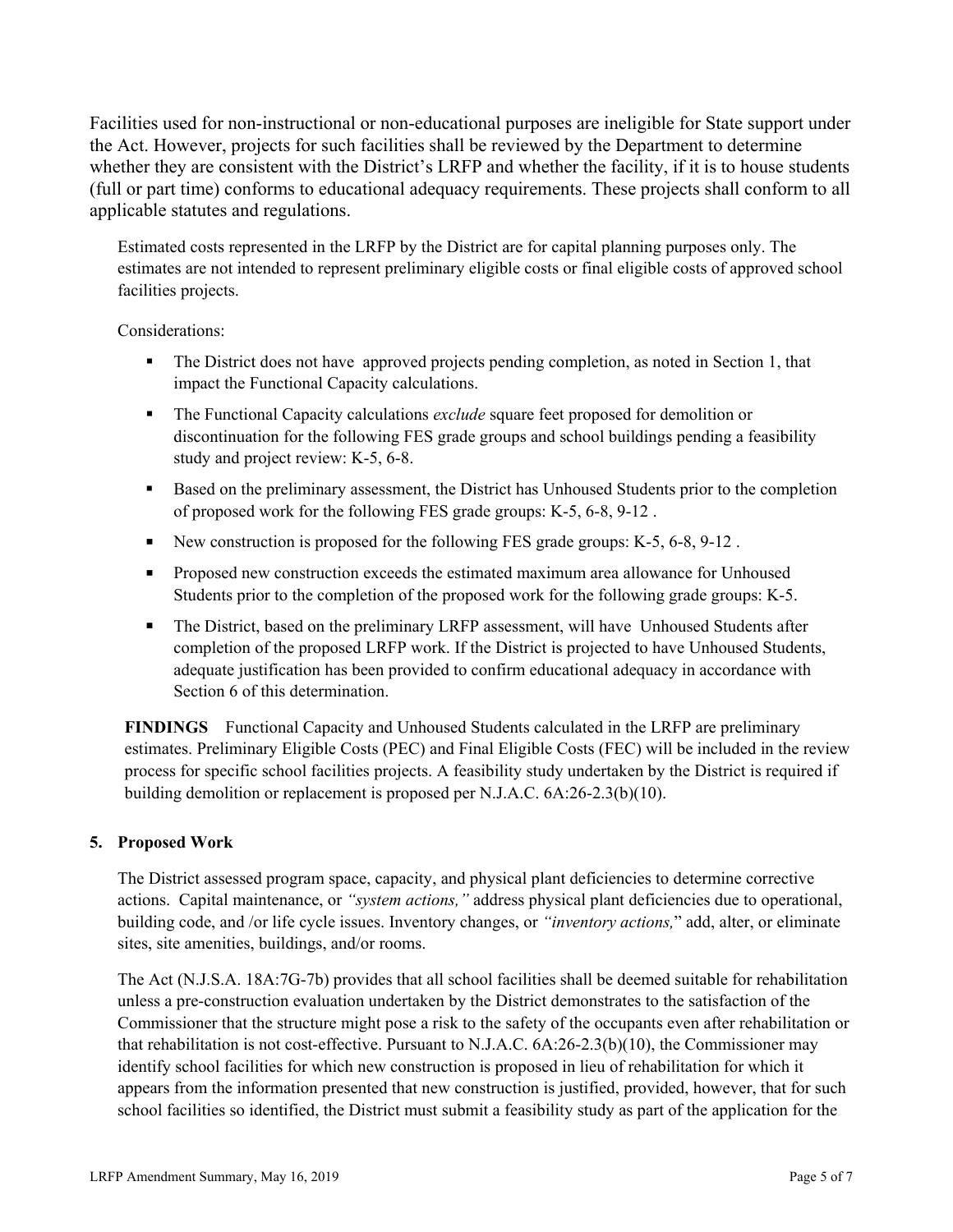specific school facilities project. The cost of each proposed building replacement is compared to the cost of additions or rehabilitation required to eliminate health and safety deficiencies and to achieve the District's programmatic model.

Table 5 lists the scope of work proposed for each school based on the building(s) serving their student population. Detailed information can be found in the LRFP website reports titled *"School Asset Inventory," "LRFP Systems Actions Summary," and "LRFP Inventory Actions Summary."*

With the completion of the proposed work, the following schools are proposed to be eliminated: n/a; the following schools are proposed to be added: n/a.

| <b>Proposed Scope of Work</b>                                                                  | <b>Applicable Schools</b>                                                     |
|------------------------------------------------------------------------------------------------|-------------------------------------------------------------------------------|
| Renovation only (no new construction)                                                          |                                                                               |
| System actions only (no inventory actions)                                                     | Smith Early Childhood (060)                                                   |
| Existing inventory actions only (no systems actions)                                           | n/a                                                                           |
| Systems and inventory changes                                                                  | n/a                                                                           |
| <b>New construction</b>                                                                        |                                                                               |
| Building addition only (no systems or existing inventory actions)                              | n/a                                                                           |
| Renovation and building addition (system, existing inventory,<br>and new construction actions) | Palisades Park Jr./Sr. High School (050)<br>Lindbergh Elementary School (070) |
| New building on existing site.                                                                 | n/a                                                                           |
| New building on new or expanded site                                                           | n/a                                                                           |
| Site and building disposal (in addition to above scopes)                                       |                                                                               |
| Partial building demolition                                                                    | Lindbergh Elementary School (070)                                             |
| Whole building demolition                                                                      | n/a                                                                           |
| Site and building disposal or discontinuation of use                                           | n/a                                                                           |

#### **Table 5. School Building Scope of Work**

**FINDINGS** The Department has determined that the proposed work is adequate for approval of the District's LRFP amendment. However, Department approval of proposed work in the LRFP does not imply the District may proceed with a school facilities project. The District must submit individual project applications with cost estimates for Department project approval. Both school facilities project approval and other capital project review require consistency with the District's approved LRFP.

#### **6. Proposed Room Inventories and the Facilities Efficiency Standards**

The District's proposed school buildings were evaluated to assess general educational adequacy in terms of compliance with the FES area allowance pursuant to N.J.A.C. 6A:26-2.2 and 2.3.

District schools are proposed to provide less square feet per student than the FES after the completion of proposed work as indicated in Table 5.

**FINDINGS** The Department has determined that the District's proposed room inventories are adequate for LRFP approval. If school(s) are proposed to provide less square feet per student than the FES area allowance, the District has provided justification indicating that the educational adequacy of the facility will not be adversely affected and has been granted an FES waiver by the Department pending project